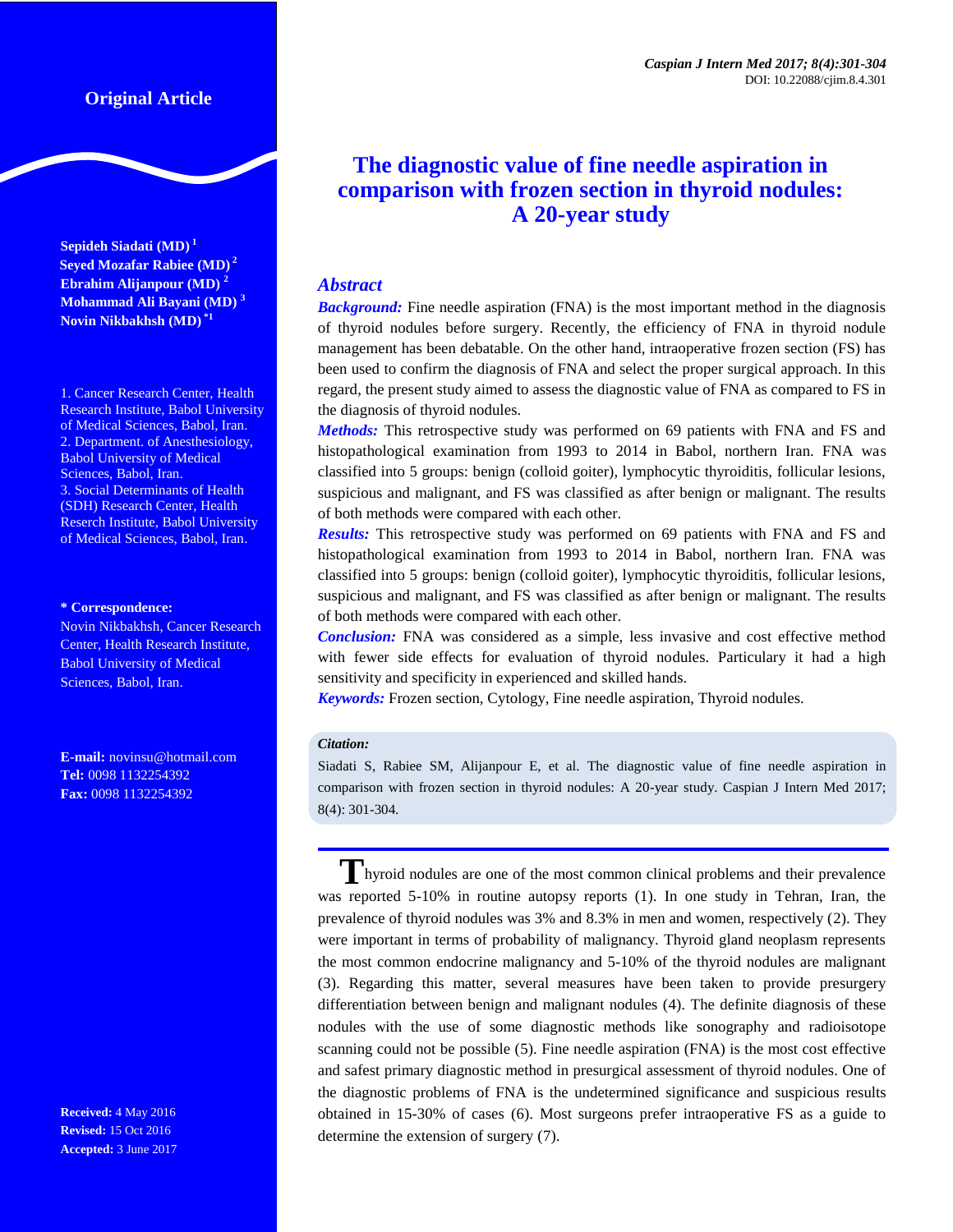Considering the role of FS in fast intraoperative differentiated diagnosis of benign or malignant thyroid lesions and selection of the best surgical approach, leads to a decrease in invasive surgical procedures and establishing a less invasive approach. On the other hand, it contributes to a mutual trust between surgeons and pathologists (8). Therefore, this study aimed to determine the diagnostic value of FNA in comparison with FS in the diagnosis of thyroid nodules.

#### **Methods**

This retrospective study was performed on 225 patients who underwent thyroidectomy at Shahid Beheshti Hospital of Babol, northern Iran from July 1993 to November 2014. Inclusion criteria were FNA, FS and histopathologic examination performed for each patient. In this regard, inadequate FNA was excluded, therefore its results were divided into five groups: 1) colloid goiter 2) lymphocytic thyroiditis, 3) follicular lesion 4) suspicious for malignancy and 5) malignancy. The histopathologic results were divided into two categories: benign and malignant. Data including age, gender, FNA, FS and histopathologic reports were retrieved from pathology archive. The obtained data were analyzed by SPSS Version 22. Chi-square and the Fisher's test were performed at the significance level of 0.05. Sensitivity, specificity, positive and negative predictive

values and diagnostic accuracy of FNA were evaluated using catmaker software.

#### **Results**

Out of 225 patients submitted for FNA, 69 cases had intraoperative FS. Afterwards, the results were compared with final histopathological examination. Of the 69 patients, 60 (87%) patients were females, and 9 (13%) were males. The results of FNA and FS are shown in table 1. Thirty-four (49.3%) of nodules involved the right lobe, 31(44.9%) in left lobe and 4(5.8%) bilateral.

FNA had the greatest sensitivity in the diagnosis of thyroid nodule and the lowest sensitivity in the diagnosis of lymphocytic thyroiditis. Table 2 showed the diagnostic accuracy of FNA in comparison with FS.

| Table1: Frequency of thyroid lesions diagnosed by FNA |  |  |  |
|-------------------------------------------------------|--|--|--|
| and FS                                                |  |  |  |

| <b>Method</b>             | FNA <sup>*</sup> | $FS^*$   |
|---------------------------|------------------|----------|
| <b>Results</b>            | N(%)             | N(%)     |
| Colloid goiter            | 45(65.2)         | 49(71)   |
| Lymphocytic thyroiditis   | 3(4.3)           | 3(4.3)   |
| <b>Follicular lesions</b> | 4(5.8)           | 4(5.8)   |
| Suspicious for malignancy | 17(24.6)         |          |
| Malignancy                |                  | 13(18.8) |
| Total                     | 69               | 69       |

\* Fine needle aspiration \*\*Frozen section

|  | Table 2: Diagnostic value of FNA in comparison with FS in thyroid nodule. |  |  |  |  |
|--|---------------------------------------------------------------------------|--|--|--|--|
|  |                                                                           |  |  |  |  |

| <b>Results</b>          | <b>Sensitivity</b><br>(CI 95%) | <b>Specificity</b><br>(CI 95%) | $PPV$ <sup>*</sup><br>(CI 95%) | <b>NPV</b><br>(CI 95%) | ***<br>$LR+$<br>(CI 95%) | LR-<br>(CI 95%) |
|-------------------------|--------------------------------|--------------------------------|--------------------------------|------------------------|--------------------------|-----------------|
| Thyroid nodule          | 84                             | 80                             | 91                             | 67                     | 4.18                     | 0.20            |
|                         | $(73-94)$                      | $(62-98)$                      | $(83-99)$                      | $(48-86)$              | $(1.73 - 10.14)$         | $(0.10 - 0.40)$ |
| Lymphocytic thyroiditis | 33                             | 97                             | 33                             | 97                     | 11                       | 0.69            |
|                         | $(20-87)$                      | $(93-100)$                     | $(20-87)$                      | $(93-100)$             | $(1.34 - 90.12)$         | $(0.31 - 1.53)$ |
| Follicular lesions      | 50                             | 97                             | 50                             | 97                     | 16.25                    | 0.52            |
|                         | $(1-99)$                       | $(93-100)$                     | $(1-99)$                       | $(93-100)$             | $(1.03 - 87.18)$         | $(0.19-1.38)$   |
| Malignancy              | 69                             | 86                             | 53                             | 92                     | 4.85                     | 0.36            |
|                         | $(44-94)$                      | $(77-95)$                      | $(29-77)$                      | $(85-100)$             | $(2.32 - 10.13)$         | $(0.16 - 0.82)$ |

\* Positive predictive values \*\*Negative predictive values \*\*\*Likelihood ratio

#### **Discussion**

The combined use of radioisotope scanning, FNA and histopathology is the best diagnostic approach (9). The prevalence of palpable thyroid nodules was estimated 5%. Nonetheless with the use of ultrasonography, the 50% of population may have thyroid nodules (10). In this study, based on FNA, 75.3% of lesions were reported benign, which can be compared with studies done by Kumar (88%),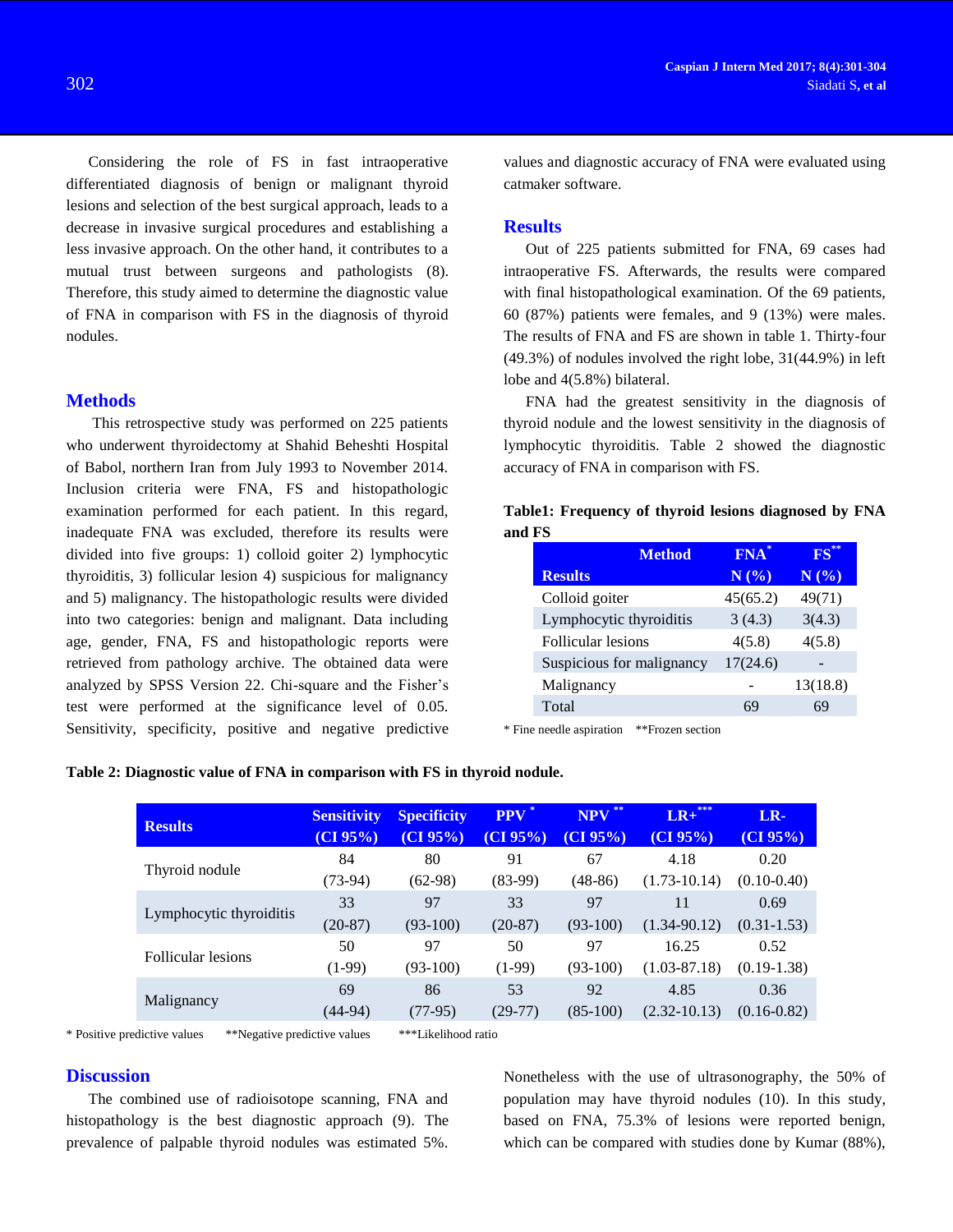Riazi (74.7%) and Bahar (79.8%) (7, 11, 12). As mentioned above, FNA had been considered as a presurgical, golden standard method in the detection of thyroid carcinoma. Nevertheless, in recent years, FNA has become very popular in the evaluation of single thyroid nodules, because it is fast, simple, cost effective and accurate outpatient method with high sensitivity and specificity (6). In the present study, there is a significant female preponderance (87%). This result was in accordance with studies done by Kumar (84%), Riazi (84.3%) and Bahar (89.5%) (7, 11, 12). All these studies showed a significant number of women reported with thyroid nodule. In our study, the most and the least sensitivity of FNA was seen in the diagnosis of thyroid nodule and lymphocytic thyroiditis, respectively.

Several factors can affect the diagnostic value of FNA in detecting thyroid malignancy including sampling error, heterogencity of the nodule and suboptimal slide preparation. Finally, the experience of physician in the performance of FNA is also an essential factor (6). According to our findings, 34(49.3%) of nodules involved the right lobe, 31(44.9%) left lobe and 4(5.8%) bilateral. In Bahar's study, most nodules were located in the right lobe (53%), 4.01% in the left lobe, 2.2% bilaterally that was similar to our results (12). Papillary carcinoma with 69% frequency was the most common malignancy in our study which was in consistence with Esteghamati and Nakhjavani with 80% and 70% frequency of papillary carcinoma, respectively (13, 14).

In Taghavi et al.'s study, FNA in the diagnosis of thyroid nodule had the sensitivity, specificity; PPV and NPV of 82.3%, 78.9%, 77.8% and 83.3%, respectively (15). In the study of Mirsadraei et al. in 2007, FNA results had specificity, sensitivity, accuracy, NPV and PPV of 89.5%, 91.5%, 93.7%, 80.9% and 95.5%, respectively (16). Siadati *et al.* reported 60% sensitivity, 96% specificity, 65% PPV and 95% NPV (17).

Futhermore, Gong *et al*. reported that FNA has an important role in the evaluation and differentiation of benign from malignant nodules (18). The current study confirmed the important role of FNA as a simple, cost effective and noninvasive method and its high sensitivity and specificity if examined by experienced pathologist.

### **Acknowledgments**

We would like to thank the Pathology Department personnel of Shahid Beheshti Hospital, Babol.

**Funding**: This paper was financially supported by Babol University of Medical Sciences.

**Conflict of Interest:** There was no conflict of interest.

#### **References**

- 1.Majidi H, Bahar A, Kashi Z, Naghshvar F, Hedayati Asl A. Comparing ultrasonography with cytology and pathology in thyroid nodules diagnosis. J Mazand Univ Med Sci 2013; 23: 2-7. [in Persian]
- 2.Heydarian P, Azizi F. Thyroid dysfunction and autoantibodies 10 years after implementation of universal salt iodization: Tehran Thyroid Study. Iran J Endocrinol Metab 2002; 4: 229-41.
- 3.Werga P, Wallin G, Skoog L, Hamberger B. Expanding role of fine-needle aspiration cytology in thyroid diagnosis and management. World J Surg 2000; 24: 907- 12.
- 4.Schlumberger M, Filetti S, Hay I. Nontoxic goiter and thyroid neoplasia. In: Larsen PR, Kronenberg HM, Polonsky KS, eds. Williams textbook of endocrinology. 10th ed. Philadelphia: W. B.Saunders Co 2003; pp: 457- 90.
- 5.Sirous M, Jianpour M, Rezaei A, Saadatpour Z. Comparison the color-doppler ultra sonography thyroid nodules criteria and FNA findings. J Isfahan Med Sch 2011; 28: 1492-8.
- 6.Gharib H, Papini E, Paschke R, et al American Association of Clinical Endocrinologists, Associazione Medici Endocrinologi, and European Thyroid Association medical guidelines forclinical practice for the diagnosis andmanagement of thyroid nodules: executive summay of recommodations. Endocr Pract 2010; 16: 468-75.
- 7.Kumar M, Potekar R, Ramling Yelikar B, et al. Diagnostic accuracy of frozen section in comparison with fine needle aspiration cytology in thyroid lesions– a prospective study. Iran J Pathol 2013; 8: 219- 26.
- 8.Rahbar M, Kanani M, Khazaee S, Shahi M. Diagnostic value of frozen section and permanent sections. J Babol Univ Med Sci 2008; 10: 31-5. [in Persian]
- 9.Shaha A. Treatment of thyroid cancer based on risk groups. J Surg Oncol 2006; 94: 683-91.
- 10. Lumachi F, Borsato S, Tregnaghi A, et al. FNA cytology and frozen section examination in patients with follicular lesions of the thyroid gland. Anticancer Res 2009; 29: 5255-7.